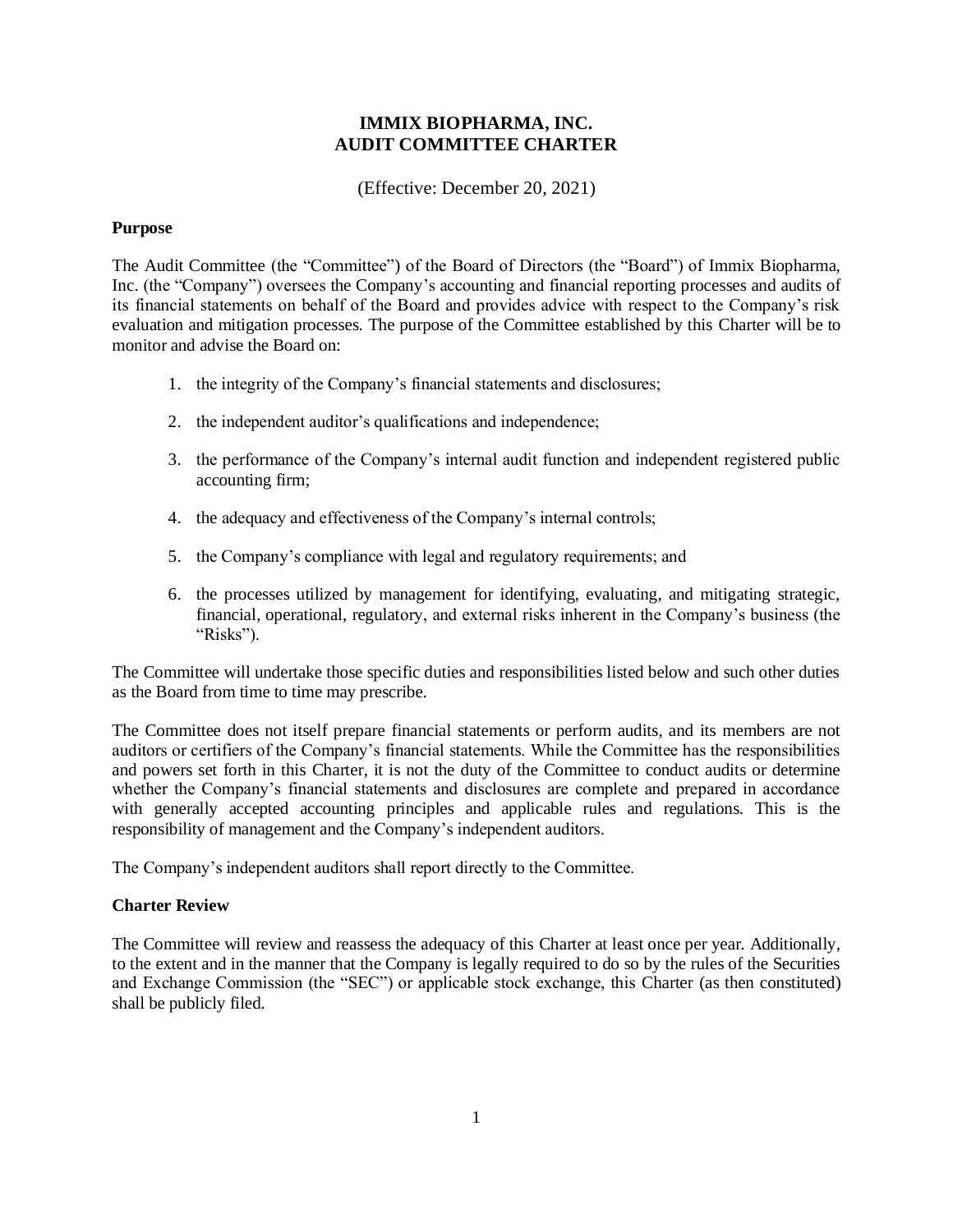# **Membership**

The Committee shall consist of at least three members of the Board who will be elected and serve at the pleasure of the Board. All members of the Committee must be able to read and understand fundamental financial statements, including the Company's balance sheet, income statement, and cash flow statement. At least one member of the Committee shall be an "audit committee financial expert," as defined by SEC regulations, and at least one member of the Committee must meet the "financial sophistication" requirement set forth in the Nasdaq Stock Market listing standards (a person who satisfies the definition of "audit committee financial expert" will be presumed to have financial sophistication). No member of the Committee can have participated in the preparation of the Company's or any of its subsidiaries' financial statements at any time during the past three years.

In addition, all members of the Committee shall be independent of management and the Company and free of any relationship that, in the opinion of the Board, would interfere with their exercise of independent judgment as a Committee member. This additional requirement is intended to ensure that each member of the Committee meets the independence standards and has the financial expertise required by the Rules of the Financial Industry Regulatory Authority, the Nasdaq Stock Market (or other applicable stock exchange), the Securities Exchange Act of 1934, as amended, and the rules promulgated thereunder (collectively, the "Exchange Act"), the Sarbanes-Oxley Act of 2002, as amended, and all other applicable rules and regulations. The Committee will evaluate its members for compliance with these standards on an annual basis.

# **Meetings**

At any meeting of the Committee, a majority of the members of the Committee shall constitute a quorum. Members of the Committee may participate in a meeting of the Committee by means of conference call or similar communications equipment by means of which all persons participating in the meeting can hear each other.

The Committee will meet with the Chief Executive Officer and the Chief Financial Officer of the Company at least quarterly to review the financial affairs of the Company. The Committee will also meet with the independent auditor of the Company at least once quarterly, including upon the completion of the annual audit, outside the presence of management and at such other times as the Committee deems appropriate to review the independent auditor's examination and management report. The Committee or chair may meet with the internal auditor of the Company or individuals performing those functions on behalf of the Company (the "Internal Auditor") at such times as the chair deems appropriate. The Committee or chair may also meet separately periodically with management, the Internal Auditor, the independent auditors, and counsel to discuss issues and concerns warranting the Committee's attention.

# **Authority and Responsibilities**

The Committee shall have full access to all of the Company's books, records, facilities, and personnel, and shall have authority to conduct any investigation into any matters appropriate to fulfilling its responsibilities.

The Committee may engage and compensate independent counsel and other advisors as it deems necessary to carry out its duties. The Company will provide for appropriate funding, as determined by the Committee, for payment of compensation to any advisors employed by the Committee.

To fulfill its responsibilities and duties, the Committee shall: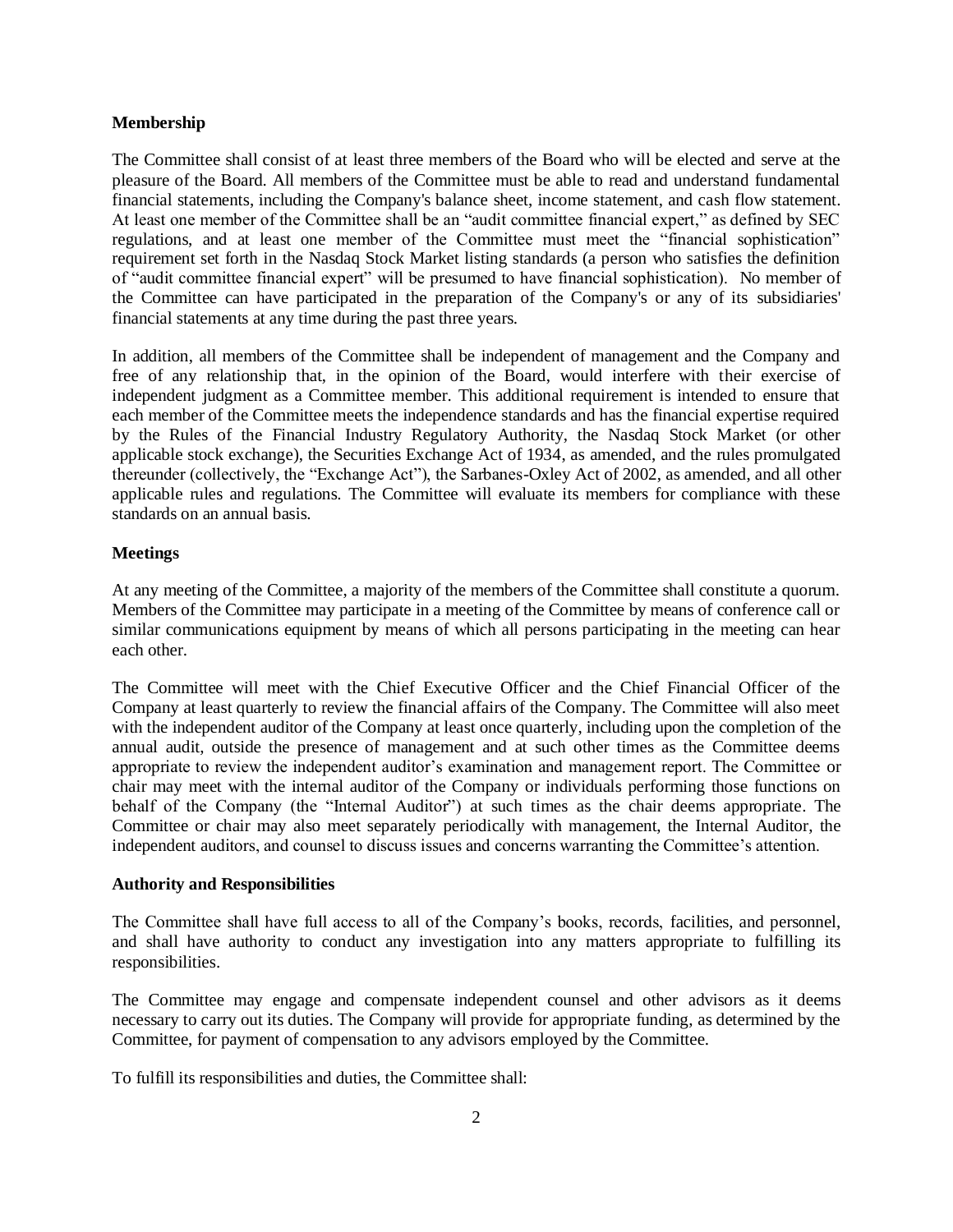# *Financial Statements and Disclosures:*

- 1. Review with management and the independent auditor the annual audited financial statements, including disclosures made in management's discussion and analysis, and recommend to the Board whether the audited financial statements should be included in the Company's annual report on Form 10-K.
- 2. Review with management and the independent auditor the quarterly reports of the Company prior to filing of such reports with the SEC, including the results of the independent auditor's review of the quarterly financial statements.
- 3. Review with management and the independent auditor the Company's earnings press releases as well as financial information and earnings guidance provided to analysts, including the use of "pro forma" or "adjusted" non-GAAP (as defined herein) information and its reconciliation to U.S. generally accepted accounting principles ("GAAP").
- 4. Review with management any significant changes to GAAP, SEC, and other accounting standards that will impact or could impact the financial reports under review.
- 5. Review with management and the independent auditor significant financial reporting issues and judgments made in connection with the preparation of the Company's financial statements.
- 6. Periodically review with management and the independent auditor the Company's application of critical accounting policies and its consistency from period to period, and the compatibility of these accounting policies with generally accepted accounting principles, and (where appropriate) the Company's provisions for future occurrences that may have a material impact on the financial statements of the Company.
- 7. Review with management all material off-balance sheet transactions, arrangements, obligations (including contingent obligations) and other relationships of the Company with unconsolidated entities or other persons that may have a material current or future effect on the Company's financial condition, results of operations, liquidity, capital resources, capital reserves or significant components of revenues or expenses.
- 8. Review with management the Company's major financial risk exposures and the steps management has taken to monitor and control such exposures, including review and approval of swap transactions (which may include the review and amendment of policies with regard to the investment of the Company's assets or foreign exchange risk management).
- 9. Review with the independent auditor the matters required by Statement on Auditing Standard No. 1301 relating to the conduct of the audit, including any difficulties encountered in the course of the audit work, any restriction on the scope of activities or access to requested information, and any significant disagreements with management.
- 10. Periodically review with the independent auditor, without management being present, (a) their judgments about the quality, appropriateness, and acceptability of the Company's accounting principles and financial disclosure practices, as applied in its financial reporting, and (b) the completeness and accuracy of the Company's financial statements.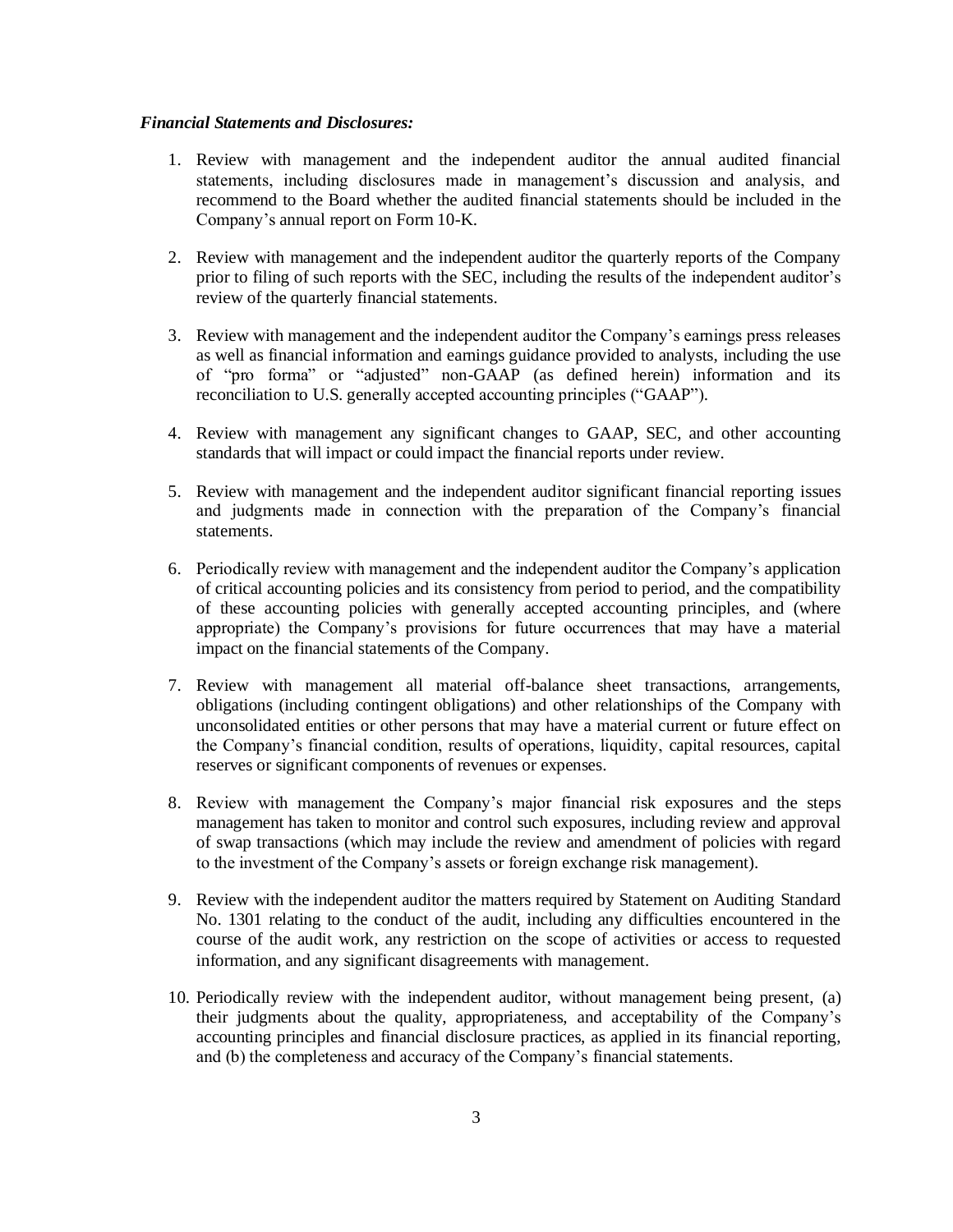#### *Independent Auditor:*

- 1. Have the sole responsibility to (a) select and retain an independent registered public accounting firm to act as the Company's independent auditors for the purpose of auditing the Company's annual financial statements, books, records, accounts, and internal controls over financial reporting, (b) set the compensation of the Company's independent auditors, (c) oversee the work done by the Company's independent auditors, and (d) terminate the Company's independent auditors, if necessary.
- 2. Have the sole responsibility to select, retain, compensate, oversee, and terminate, if necessary, any other registered public accounting firm engaged for the purpose of preparing or issuing an audit report or performing other audit, review, or attest services for the Company.
- 3. To review and discuss with the Company's independent auditors and management (a) any audit problems or difficulties, including difficulties encountered by the Company's independent auditors during their audit work (such as restrictions on the scope of their activities or their access to information), (b) any significant disagreements with management, and (c) management's response to these problems, difficulties or disagreements; and to resolve any disagreements between the Company's auditors and management.
- 4. Advise the independent auditor of its ultimate accountability to the Committee and of the authority and responsibility of the Committee to select, evaluate and, where appropriate, approve (subject to approval and ratification by Company stockholders) a new independent auditor for the Company.
- 5. Require the independent auditor annually to declare relationships and/or services that may impact its objectivity and independence, consistent with Public Company Accounting Oversight Board ("PCAOB") Rule 3520, and engage in an active dialogue with the independent auditor concerning any relationships and/or services so declared.
- 6. Periodically (a) evaluate the qualifications, performance, and independence of the Company's independent auditors, including (i) an evaluation of the lead audit partner; and (ii) an evaluation of the regular rotation of the lead audit partner; and (b) consider regular rotation of the accounting firm serving as the Company's independent auditors.
- 7. Require the independent auditor annually to provide a report describing (a) the Company's internal quality control procedures; (b) any material issues raised by the most recent PCAOB inspection, internal quality control review or PCAOB review of the Company, or by any inquiry or investigation by governmental or professional authorities within the preceding five years with respect to one or more independent audits carried out by the Company, and any steps taken to address any such issues; and (c) all relationships between the firm and the Company or any of its subsidiaries; and to discuss with the independent auditors this report and any relationships or services that may impact the objectivity and independence of the auditors.
- 8. Pre-approve all auditing services and permitted non-audit services to be provided to the Company by the Company's independent auditor, it being understood that the Committee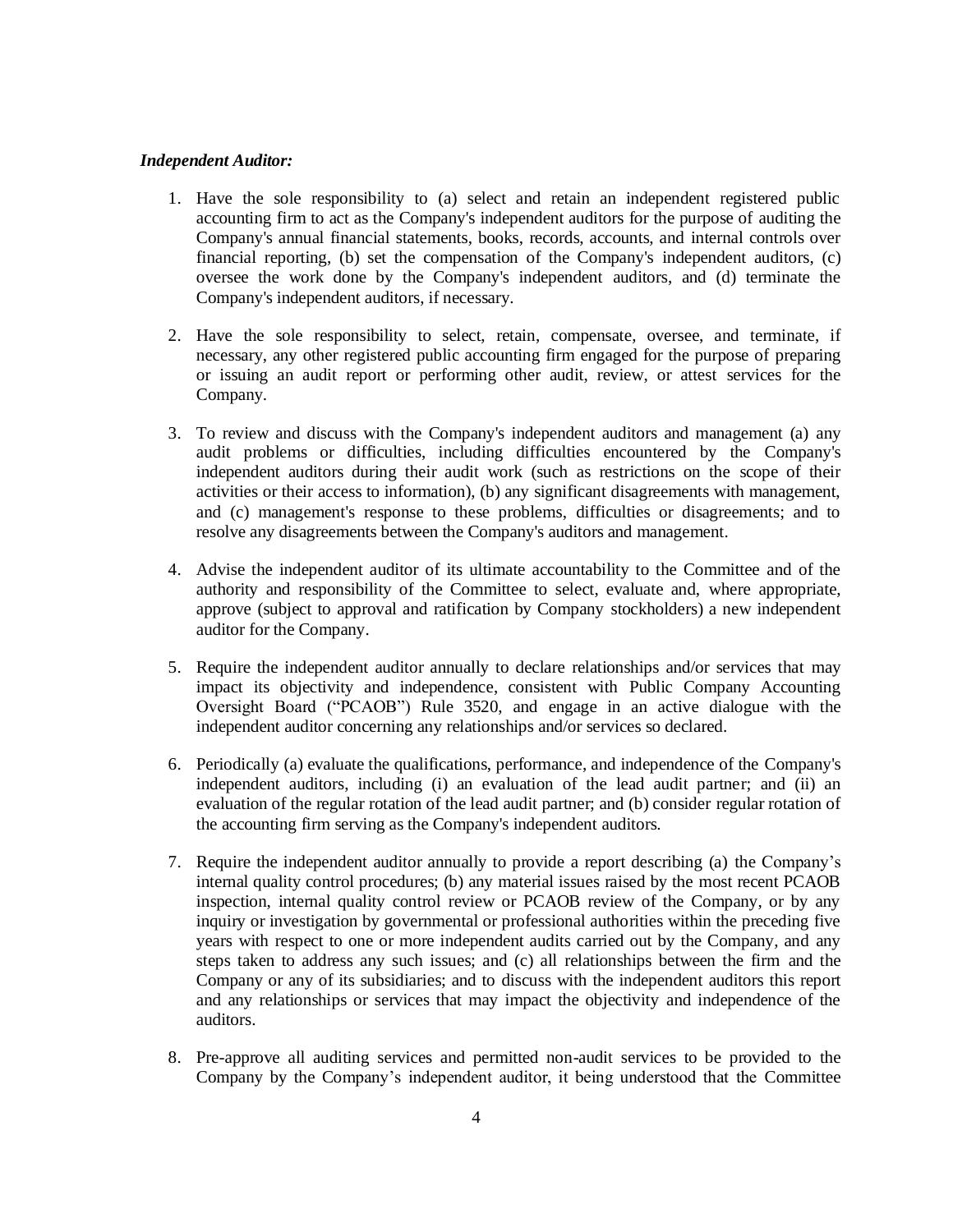may delegate pre-approval authority to one or more of its members so long as the decisions made by such member or members are presented to the Committee at its next meeting.

# *Internal Auditor:*

- 1. Review the appointment and replacement of the Internal Auditor.
- 2. Review and approve the internal audit plan, including the plan for testing of internal control over financial reporting.
- 3. Review significant reports to management prepared by, or under the direction of, the Internal Auditor (and management's responses).
- 4. Discuss with the independent auditor and management the responsibilities, budget, and staffing of the internal audit function.

The Internal Auditor will report directly to the chair of the Committee with a secondary reporting relationship to the Company's Chief Financial Officer for administrative purposes.

# *Internal Controls:*

- 1. Oversee the adequacy of the Company's system of internal controls and review with management, the internal audit department, and the Company's independent auditors the adequacy and effectiveness of the Company's internal controls, including any significant deficiencies or material weaknesses in the design or operation of, and any material changes in, the Company's internal controls and any special audit steps adopted in light of any material control deficiencies, and any fraud involving management or other employees with a significant role in such internal controls, and review and discuss with management and the Company's independent auditors disclosure relating to the Company's internal controls, the independent auditors' report on the effectiveness of the Company's internal control over financial reporting and the required management certifications to be included in or attached as exhibits to the Company's annual report on Form 10-K or quarterly report on Form 10-Q, as applicable.
- 2. Review with the Company's Chief Financial Officer the results of quarterly disclosure committee meetings, including, any significant deficiencies in the design and operation of the internal controls or material weaknesses therein and any fraud involving management or other employees who have a significant role in the Company's internal controls.

#### *Compliance with Legal and Regulatory Requirements:*

- 1. Establish procedures for the receipt, retention, and treatment of complaints received by the Company regarding accounting, internal controls, or auditing matters.
- 2. Establish procedures for the confidential, anonymous submission by employees of the Company of concerns regarding questionable accounting or auditing matters.
- 3. Oversee the Company's compliance with the Foreign Corrupt Practices Act and other applicable anti-corruption regulations.